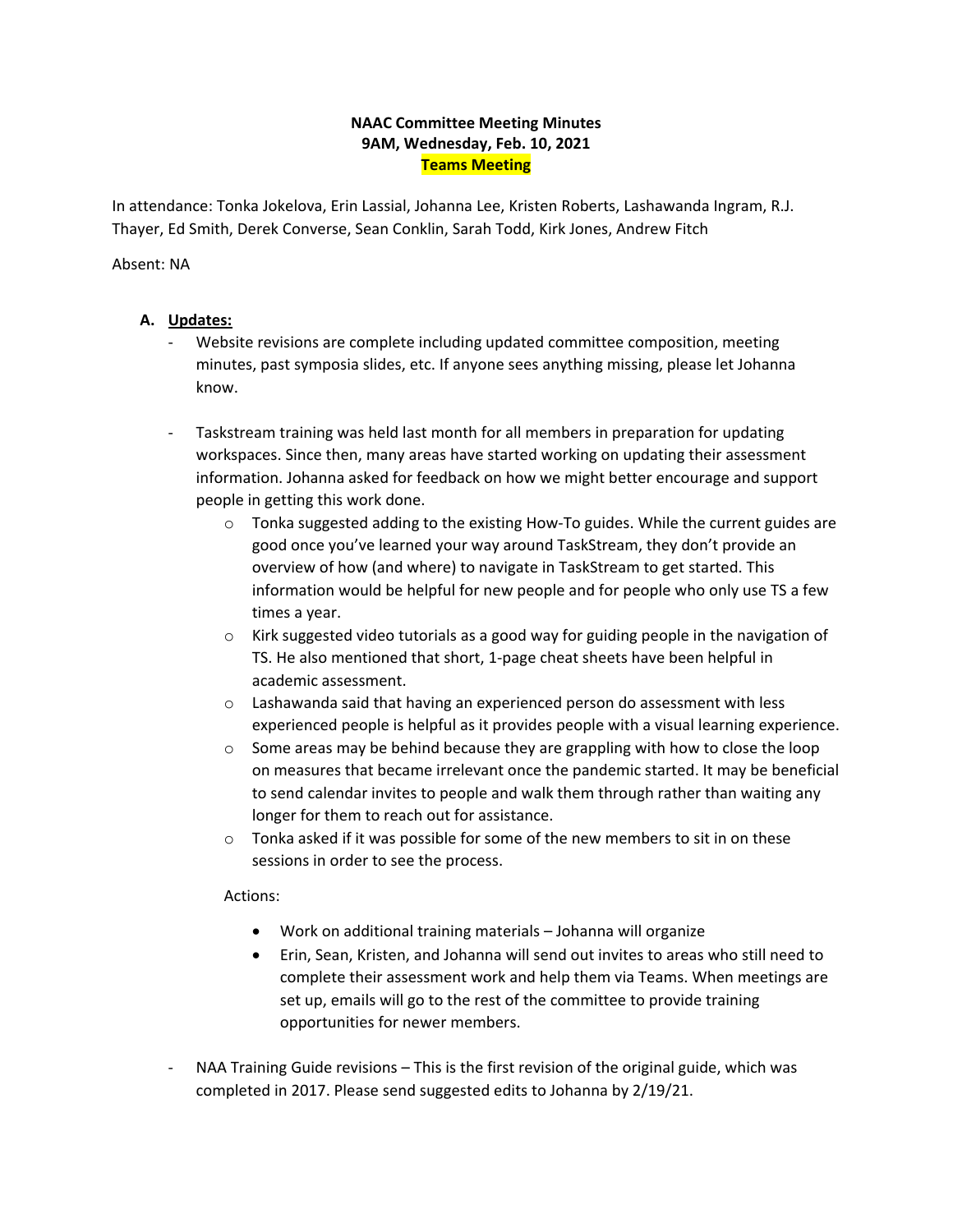### **B. Surveys:**

- - Discussion about departmental surveys. The pandemic has brought many lasting changes to how we do business and this is a good time to review survey instruments. Sarah pointed out longitudinal comparative data, now is a really good time to revise survey instruments. There that since the pandemic has created a situation where most people have lost their was discussion about the best way to prompt folks about making revisions. Sarah indicated that she would reach out to areas to encourage and discuss changes to departmental surveys. Committee members who want to revise their surveys should reach out to Sarah and encourage colleagues to do the same!
- Campus (internal) survey bank Sarah shared the survey inventory that she maintains.
- The Student Satisfaction Survey (SSS) is replacing the Student Opinion Survey (SOS).
	- o Sarah shared that SUNY plans to launch this survey on 3/15/21. It will be launched by SUNY which means that students may be less likely to take it since it won't be coming from someone they know. She encouraged folks to communicate with students to increase participation.
	- be a good thing since it tended to make the survey results into a competition rather  $\circ$  Sarah said there would no longer be the same rankings and indicated that this might than being a true reflection of assessment. Rankings still may be available but will be presented differently, such as in a range.
	- been cut in certain areas that were not particularly relevant to us or are answered o Since SUNY bought the copyrights to the SOS, many questions remain identical. Some questions (such as demographics) are still be decided upon. Questions have on the NSSE.
	- $\circ$  The new cycle will be every 2 years for the SSS rather than every 3 years like the SOS. They plan to offer the SSS on the year opposite to the Sexual Violence Survey.
	- $\circ$  Sarah said she feels every two year is a good cycle as it gives time to interpret results and make changes in the between years.
	- $\circ$  Sarah updated the committee that she believes our campus will no longer be doing the NSSE. It is very expensive and now that it is no longer mandated by SUNY, many schools have stopped doing it and so comparative data has been lost. Although it does offer longitudinal data, it is a fairly exclusive survey. It is only available to seniors in their last semester who are enrolled in a 4-year program.
	- o Sarah said once she has a draft of the SSS she will share it with this group.
- likely to take a survey when something has happened that makes them want to give beneficial for folks to have them available on an ongoing basis. Andrew also suggested that appealing language that is likely to engage students is helpful. Phrases like: "how would you like to see things different" or "what do you wish would (or would not) change". Finally, - A student perspective on student surveys: Andrew indicated that many students ignore surveys unless they are something that they absolutely must do. He said students are most feedback (good or bad). Therefore, when it comes to departmental surveys, it is most